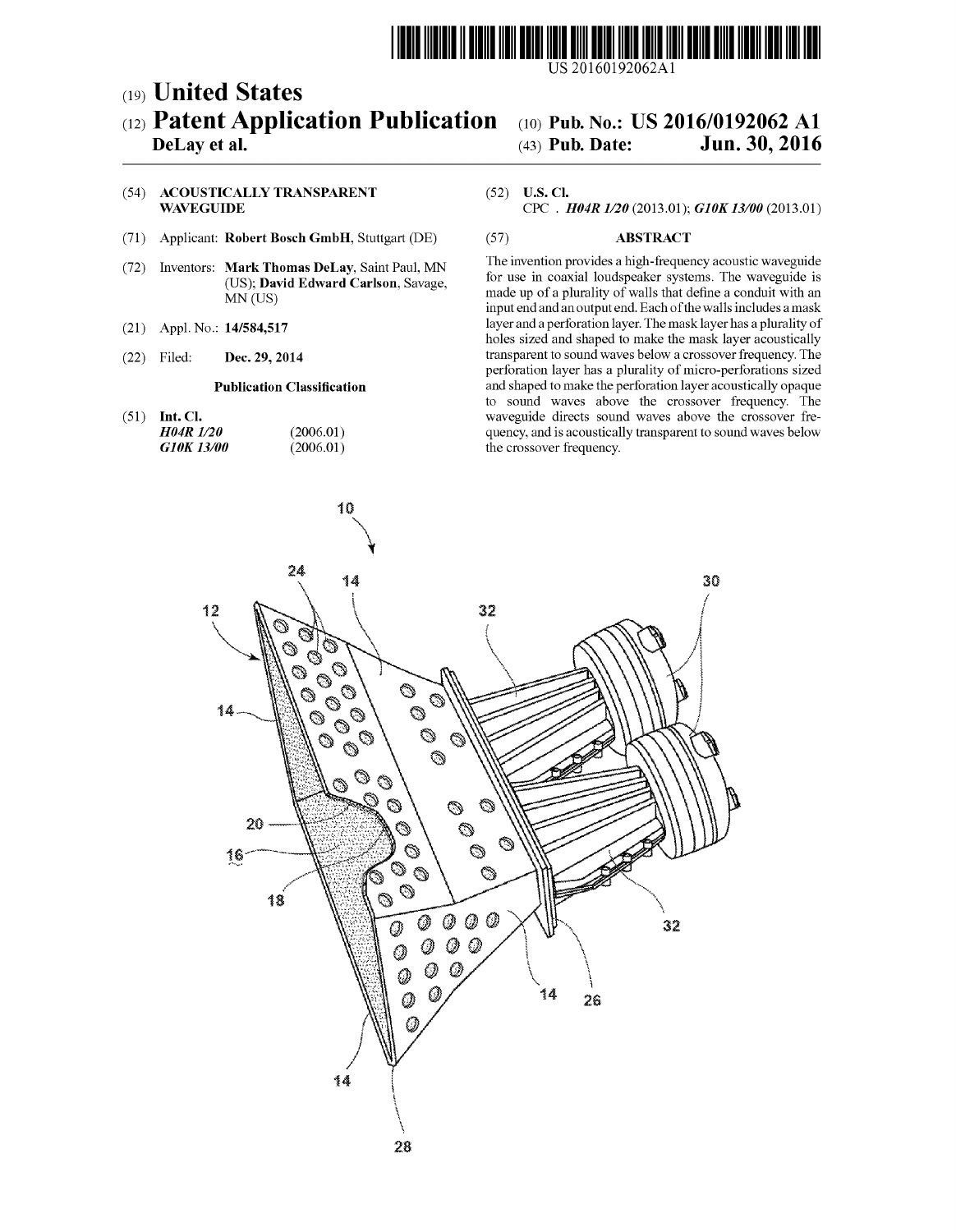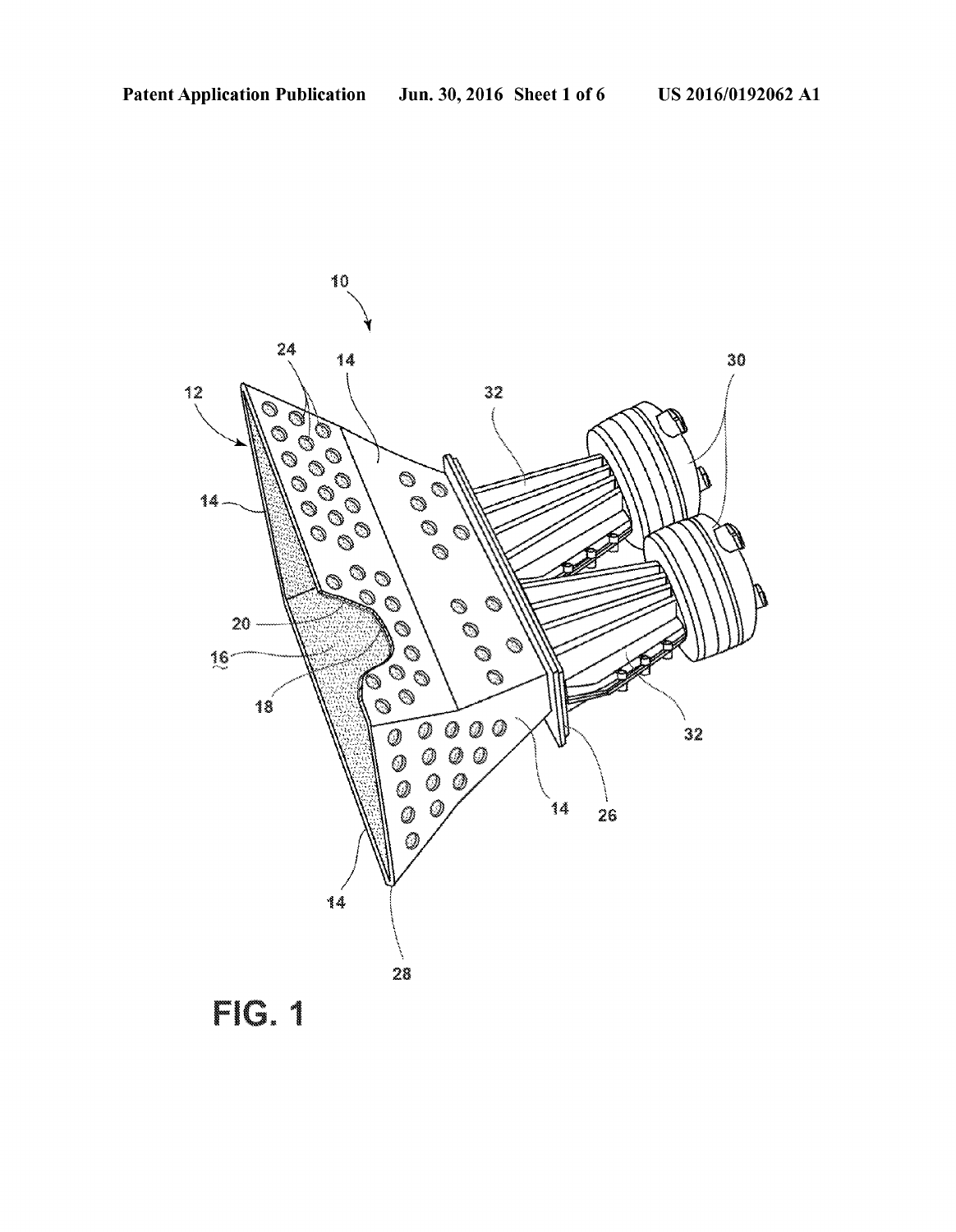

FIG.Z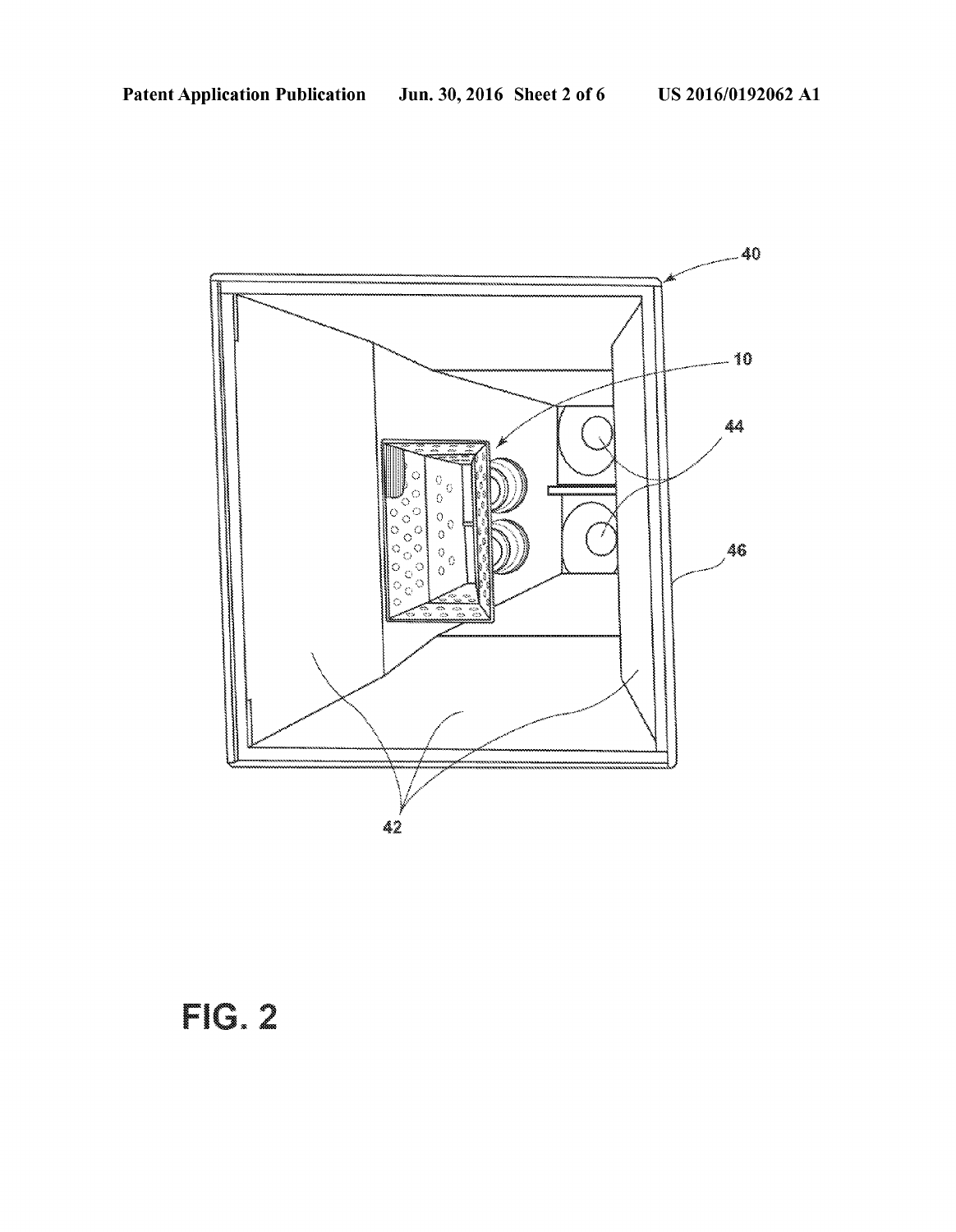

# Film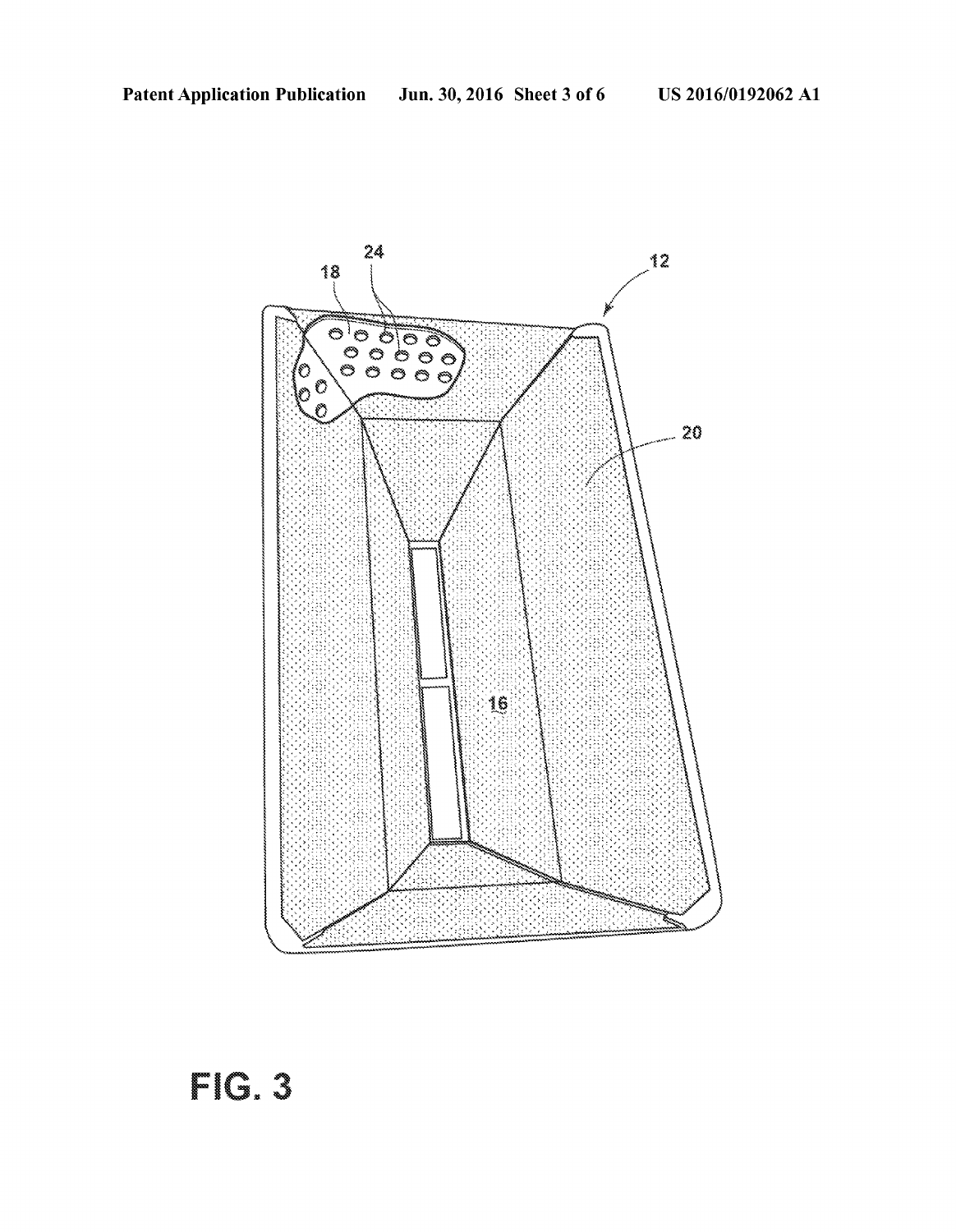

FIG. 3A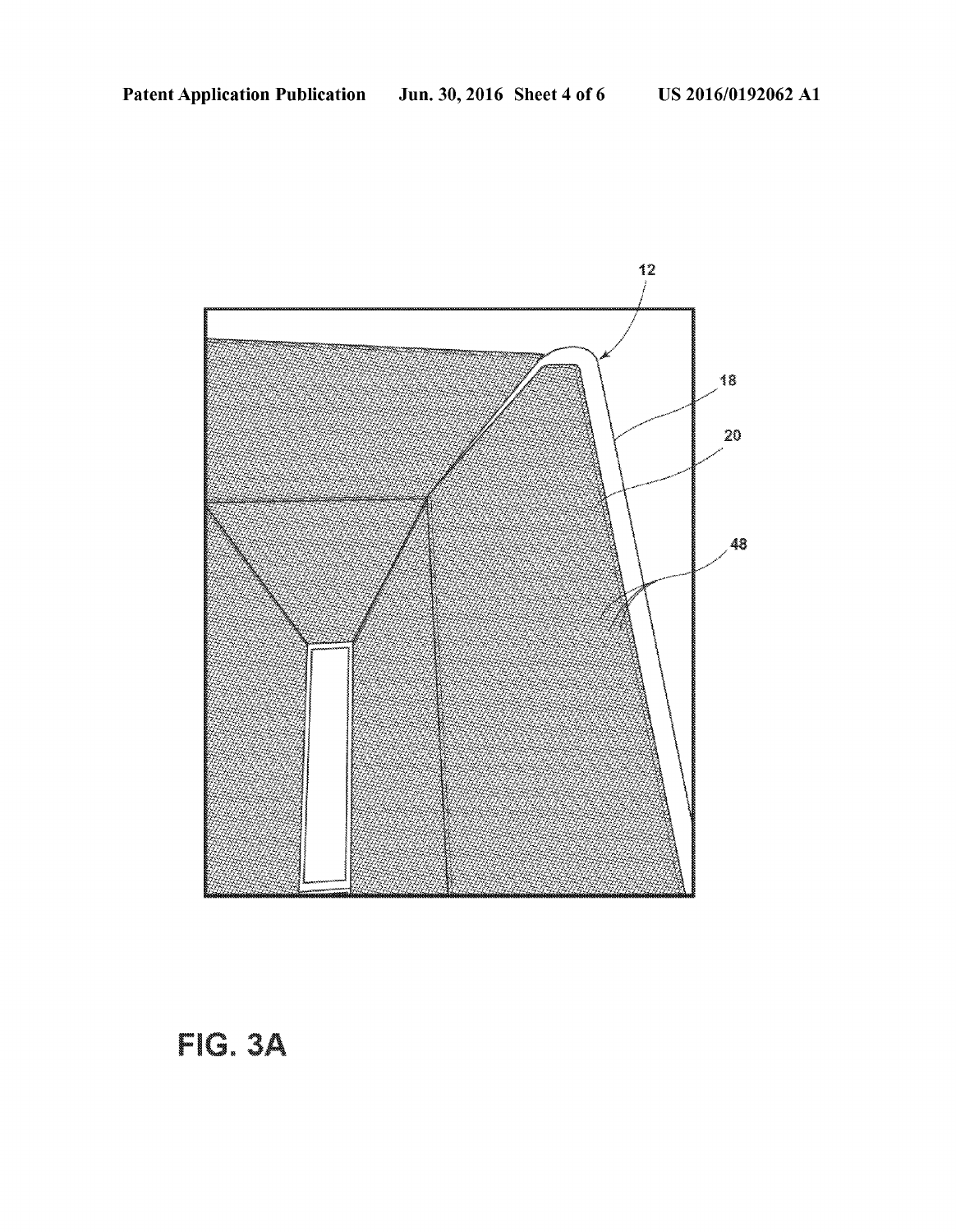

FG.4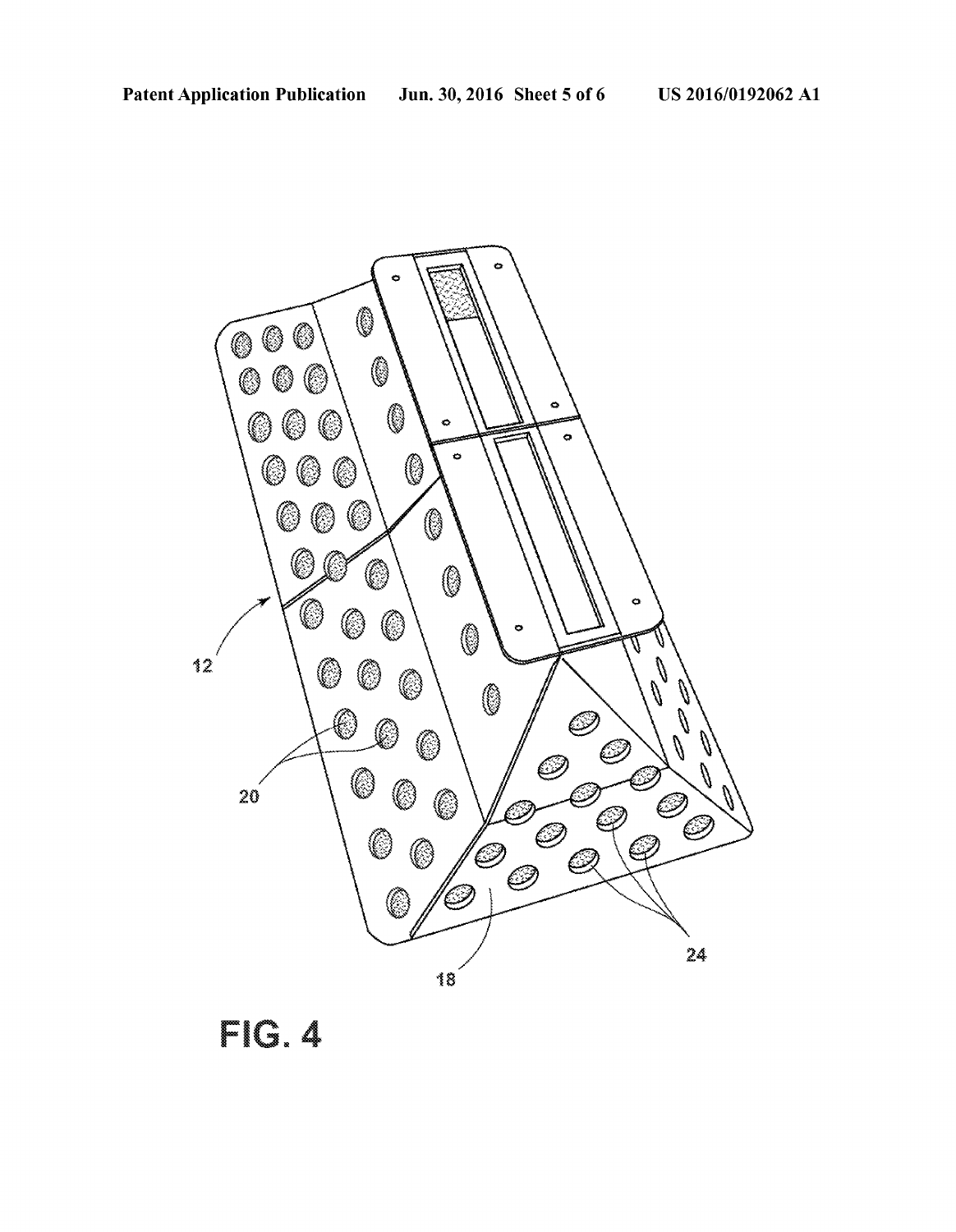

FIG. 4A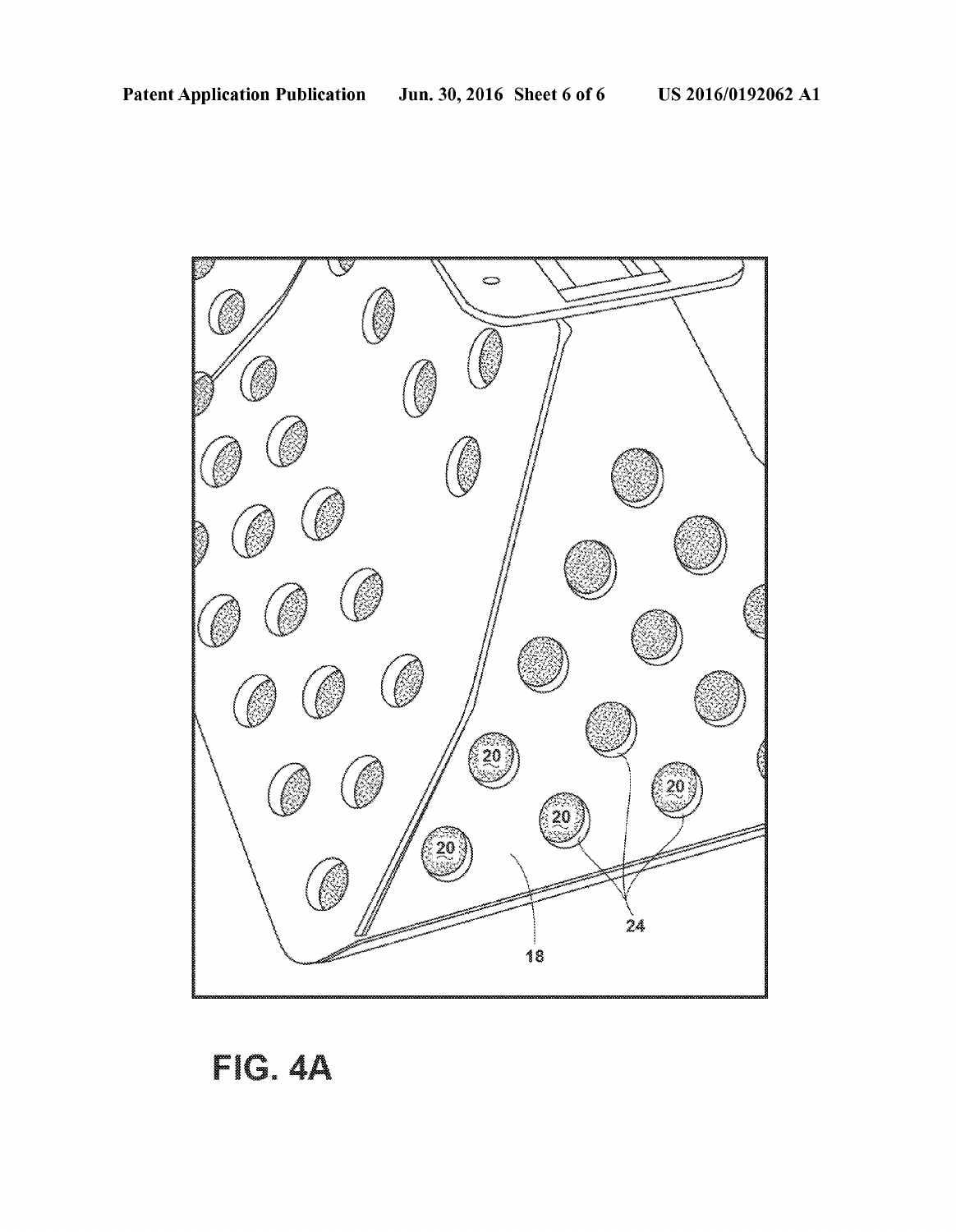### ACOUSTICALLY TRANSPARENT **WAVEGUIDE**

### BACKGROUND

[0001] The present invention relates to the use of acoustical waveguides in multi-way coaxial loudspeakers.

### **SUMMARY**

[0002] A waveguide, sometimes referred to as a horn, has two purposes. The first purpose is to confine the sound radiated by a transducer coupled to the waveguide to precise horizontal and vertical angles. The second purpose is to more efficiently transmit the sound from the transducer into the listening space, thus making it louder.

[0003] Many loudspeaker applications require the delivery of wide bandwidth signals, confined to a specific area. To deliver wide bandwidth signals originating from one position, coaxial loudspeaker systems are often used. Coaxial loudspeakers include two frequency band sections—a low-fre quency band section and a high-frequency band section, with the high-frequency section mounted coaxially within the low frequency section. The low-frequency section transmits sound below a crossover frequency, and the high-frequency<br>section transmits sound above the crossover frequency. Waveguides are used to precisely control the sound pattern radiating from the loudspeakers and confine the sound to the listening area. However, a coaxial design has a disadvantage in that the Smaller high-frequency section presents an obstruction to low-frequency section. The obstruction changes how the sound radiates from the low-frequency sec tion, resulting in the sound coverage being uneven off axis. Thus, listeners positioned directly in front of the loudspeaker hear one thing, but listeners positioned off to the sides hear something different.

[0004] This presents two problems. First, not every listener in the audience hears the same audio quality. Second, spoken words coming through the loudspeakers may not be intelligible to every listener in the audience. A listener in the audi ence will not only hear the sound radiating directly from the loudspeaker, but will also hear the sound that reflects off the floor, walls, and ceiling. The reflected sound causes echoes and reverberations that make it hard to understand speech and other sound content. In a coaxial loudspeaker system, the obstruction created by the high-frequency section disrupts the sound traveling through low-frequency section. This disruption makes the sound radiation from the lower-frequency section inconsistent; thus decreasing intelligibility.

[0005] Prior art systems include waveguides having large holes in them to allow sound from the lower-frequency sec tion to pass through the high-frequency waveguide, making the high-frequency wave guide less of an obstruction. How ever, the larger holes also allow sound from the high-frequency transducer to leak out of the high-frequency waveguide, seriously compromising the performance of the high-frequency section.

[0006] The present invention minimizes the obstruction footprint by making the high-frequency waveguide substantially acoustically transparent to low-frequency sound waves, while minimizing the degradation of the performance of the high-frequency section.<br>[0007] In one embodiment, the invention provides a high-

frequency acoustic waveguide for use in coaxial loudspeaker systems. The waveguide is made up of a plurality of walls that define a conduit with an input end and an output end. Each of the walls includes a mask layer and a perforation layer. The mask layer has a plurality of openings sized and shaped to make the mask layer acoustically transparent to sound waves below a crossover frequency. The perforation layer has a plurality of micro-perforations sized and shaped to make the perforation layer acoustically opaque to Sound waves above the crossover frequency and acoustically transparent to sound waves below the crossover frequency. The waveguide directs sound waves above the crossover frequency, and is acoustically transparent to sound waves below the crossover fre quency.

0008. In some embodiments of the invention, the perfora tion layer is positioned on an inner Surface of the mask and covers the plurality of openings in the mask.<br>[0009] In some embodiments of the invention, the perfora-

tion layer is positioned on an outer surface of the mask and covers the plurality of openings in the mask.<br>[0010] In some embodiments of the invention, the perfora-

tion layer is made up multiple micro-perf screens, and each of the screens is positioned to cover one of the openings in the mask layer. The multiple screens can be positioned on either

the inner surface or the outer surface of the mask layer.<br>[0011] In other embodiments of the invention, the perforation layer is integrated into the mask layer, such that the mask and the perforation layer are a single component.

[0012] In another embodiment the invention provides a coaxial loudspeaker system. The system includes a low-fre quency section and a high-frequency section. The low-fre quency section has at least one low-frequency transducer coupled to a low-frequency waveguide. The low-frequency transducer emits sound at frequencies below a crossover fre quency. The high-frequency section has a plurality of walls that define a conduit with an input end and an output end.<br>Each of the walls includes a mask layer and a perforation layer. The mask layer has a plurality of holes sized and shaped to make the mask layer acoustically transparent to sound waves below a crossover frequency. The perforation layer has a plurality of micro-perforations sized and shaped to make the perforation layer acoustically opaque to Sound waves above the crossover frequency and acoustically transparent to sound<br>waves below the crossover frequency. The high-frequency section is positioned within the low-frequency section, and the high-frequency waveguide directs Sound waves above the crossover frequency, and is acoustically transparent to sound waves below the crossover frequency.<br>
[0013] Other aspects of the invention will become apparent

by consideration of the detailed description and accompanying drawings.

### BRIEF DESCRIPTION OF THE DRAWINGS

[0014] FIG. 1 illustrates a high-frequency loudspeaker section for a coaxial loudspeaker.

[0015] FIG. 2 illustrates the high-frequency loudspeaker section of FIG. 1 deployed in a coaxial loudspeaker system. [0016] FIG. 3 is a perspective view of the front of the waveguide.

[0017] FIG. 3A is a detailed view of the front of the waveguide illustrated in FIG. 3.

[0018] FIG. 4 is a perspective view of the rear of the waveguide.

[0019] FIG. 4A is a detailed view of the rear of the waveguide illustrated in FIG. 4.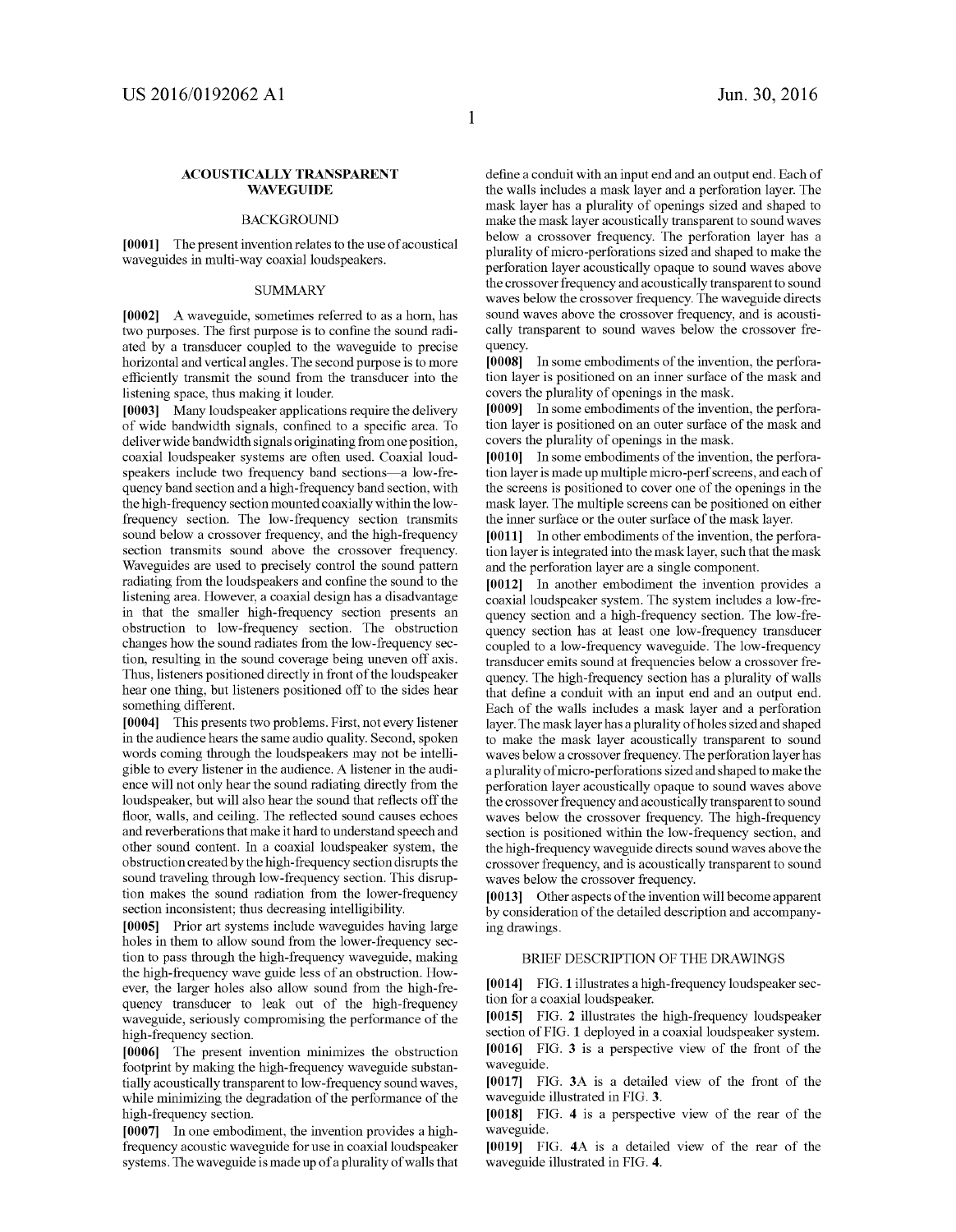### DETAILED DESCRIPTION

[0020] Before any embodiments of the invention are explained in detail, it is to be understood that the invention is not limited in its application to the details of construction and<br>the arrangement of components set forth in the following description or illustrated in the following drawings. The invention is capable of other embodiments and of being practiced or of being carried out in various ways.

[0021] FIG. 1 illustrates a high-frequency loudspeaker section 10. The high-frequency loudspeaker section 10 includes a high-frequency waveguide 12. The high-frequency waveguide 12 includes four walls 14 arranged to form a conduit 16. Each of the walls 14 includes a mask layer 18 and a perforation layer 20. The perforation layer 20 is positioned on the inner surface of the mask layer 18, inside of the conduit 16. In other embodiments, perforation layer 20 is mounted on the outer surface of mask layer 18, on the exterior of the conduit 16. The mask layer 18 has a plurality of openings 24. The mask layer can be made of metal, plastic, or another suitable material. The perforation layer 20 can be made or perforated sheet metal, or another suitable material. In FIG.1. the perforation layer 20 is visible through the plurality of openings 24. The plurality of openings 24 can be other shapes and patterns than those illustrated in FIG. 1.

[0022] The high-frequency waveguide 12 has an input end 26, and an output end 28. The loudspeaker section 10 also includes two transducers 30, each one of which is coupled to one of two acoustic transformers 32. The acoustic transformers 32 are coupled to the input end 26. In other embodiments, a single transducer 30 is employed. In some embodiments, the transducers 30 are coupled directly to the high-frequency waveguide 12 without an acoustic transformer. The transduc ers 30 produce high-frequency sound waves, which travel through the acoustic transformers 32 and are received by the input end 26. The sound waves are guided by the waveguide boundary walls that define conduit 16, and emitted from the output end 28.

0023 FIG. 2 illustrates a coaxial loudspeaker system 40. The coaxial loudspeaker system 40 includes the high-fre quency loudspeaker section 10 of FIG. 1 and a low-frequency section 42. The low-frequency section 42 has two low-fre quency transducers 44 and a low-frequency waveguide 46. The high-frequency loudspeaker section 10 is mounted coaxially within the low-frequency section 42. Loudspeaker system 40 operates using a cross-over frequency to divide sound waves between the two sections. The low-frequency transducers 44 emit sound waves below the crossover fre quency, and the high-frequency transducers 30 emit sound waves above the crossover frequency.

[0024] FIG. 3 illustrates a perspective view of the front of the high-frequency waveguide 12. The perforation layer 20 is mounted on the inner surface of the mask layer 18, inside conduit 16, and covers the plurality of openings 24 in the mask layer 18. FIG.3A illustrates a close up view of the front of the high-frequency waveguide 12. A plurality of micro perforations 48 are visible in the perforation layer 20. The combination of the mask layer 18 and the perforation layer 20 allows the high-frequency waveguide 12 to direct sound waves above the crossover frequency, and be acoustically transparent to sound waves below the crossover frequency.

[0025] In some embodiments, the perforation layer 20 is made from perforated sheet metal. The open area is the ratio of the hole area in the screen to the solid area in the screen. No screen would have a 100% open area, and a solid sheet would have 0% open area. A screen with larger holes and larger open area typically allows Sound to transmit through equally at both low and high frequencies. A screen with smaller holes and a smaller open area typically reduces sound transmission at high frequencies while allowing more Sound to transmit through at low frequencies.

[0026] Perforated screen with smaller holes and smaller open area is often referred to as "micro-perf" or "microperforation'. Micro-perf is sometimes employed in acoustic applications where reduced sound transmission at high frequencies is desired compared to low frequencies.

[0027] The present invention uses the difference in sound transmission of low and high frequencies to make the highfrequency waveguide 12 substantially transparent to lowfrequency sound waves.<br>[0028] If the perforated screen transitioned from being

acoustically opaque to acoustically transparent at a precise frequency, the entire high-frequency waveguide could be constructed from perforated screen by choosing perforated screen that had the appropriate acoustical properties. At higher frequencies, such a screen waveguide would appear to be a solid material. At the lower frequencies, the high-fre quency screen waveguide would be nearly invisible to lowfrequency sound. However, real-world perforated screens do not perform this way. Instead, they exhibit a gradual fre quency transition. Some perforation manufacturers have opti mized their hole perforation detail to make a less gradual transition, but the transition is still gradual. A waveguide, constructed entirely of a screen that passed all the low-fre quency Sound output, would leak too much sound from the high-frequency transducers, thus degrading the waveguide's performance. Similarly, a waveguide constructed entirely from a screen that did not leak any of the sound from the high-frequency transducers would act as a low-frequency obstruction, degrading the performance of the low-frequency sound. Therefore, the micro-perforation alone is inadequate as a waveguide.

0029. As illustrated in FIGS. 4 and 4A, exemplary embodiments of the present invention combine a micro-perf screen in a perforation layer 20 with a mask layer 18, which has openings 24. This maximizes the sound transmission of low frequencies through the high-frequency waveguide 12, while minimizing the leakage of high-frequency sound from the high-frequency transducers 30 through the high-fre quency waveguide 12.

[0030] In prior art coaxial loudspeakers, the sound energy from the low-frequency transducers 44 that encounters the back side of the high-frequency waveguide 12 will not be constant throughout the low-frequency waveguide 46. The high-frequency waveguide 12 thus acts as an obstruction, which results in the sound pressure level distribution being unequal. By strategically introducing the openings 24 in the mask layer 18, and covering the openings 24 with the performation layer 20, low-frequency sound passes through the highfrequency waveguide 12. This results in the low-frequency sound waves propagating from input to output of the lowfrequency waveguide 46 as if the high-frequency waveguide 12 was not there. Likewise, the leakage of the high-frequency sound through the high-frequency waveguide 12 is minimized.

[0031] Because the sound transition from low to high frequencies is different with different micro-perforation designs, that transition is matched to the crossover frequency from the low-frequency section 42 to the high-frequency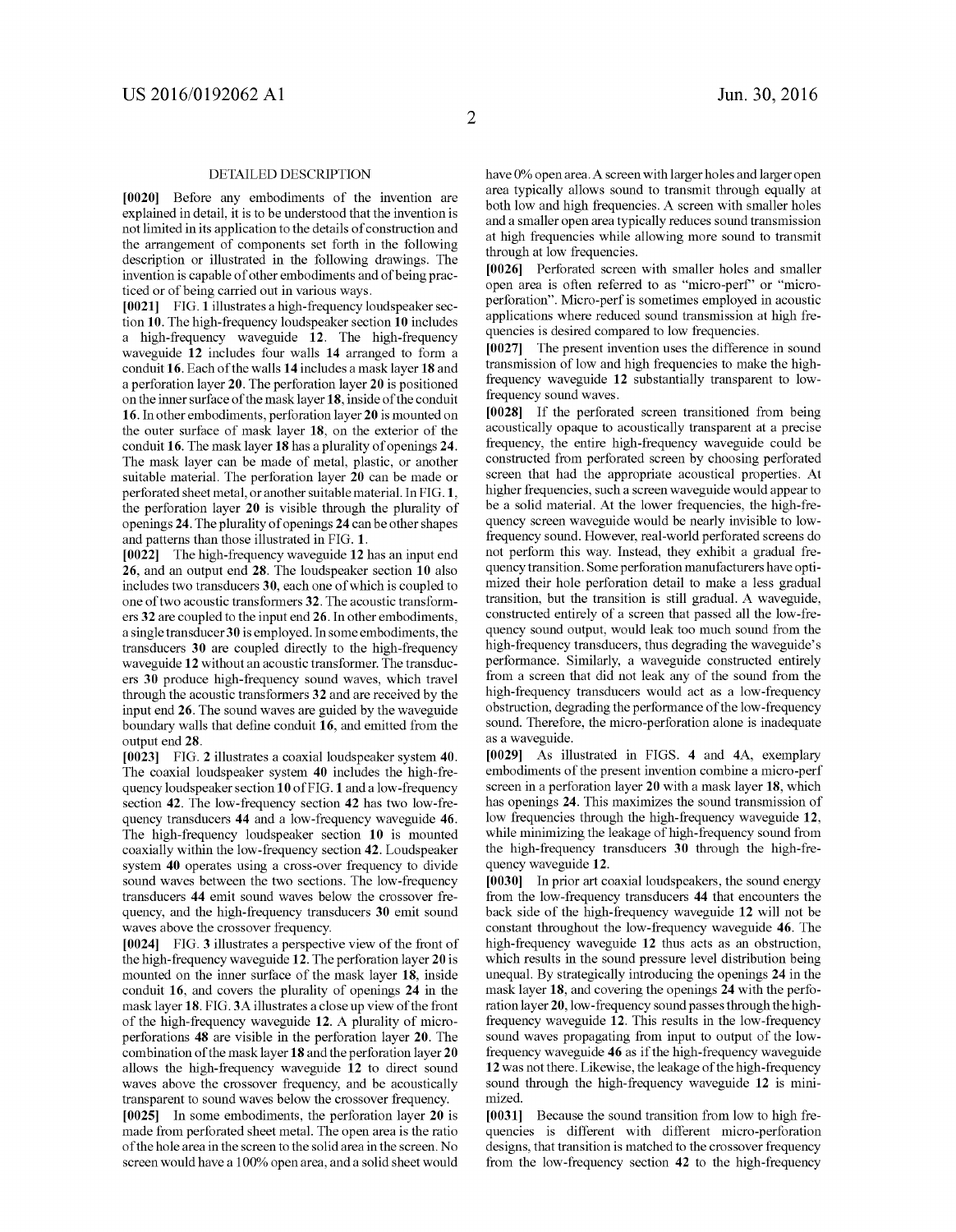section 10 in the coaxial loudspeaker design. This can be accomplished by choosing an available perforation that has transition region characteristics that are close to the crossover frequency of the coaxial loudspeaker system 40. Shapes of the holes in the micro-perforation screen may be round, rect angular, triangular, trapezoidal, diamond or other shapes. Any perforation that exhibits the appropriate transition in low-to high frequency transmission is suitable for use as a perfora-<br>tion layer 20.

[0032] The placement of the openings 24 in the mask layer 18 is highly geometry dependent. A coaxial loudspeaker system designed to have a 60-degreex40-degree sound radiation pattern will have waveguides with different geometry than a loudspeaker system designed to have a 40-degreex30-degree sound radiation pattern. Thus, the pattern of the openings in the mask layer is different for each loudspeaker system design. The loudspeaker system 40 in FIG.  $\hat{2}$  has two lowfrequency transducers 44 on a single low-frequency waveguide 46 and two high-frequency transducers 30 on a single high-frequency waveguide 12. A loudspeaker system with only one transducer on each waveguide would require a different pattern of openings in the mask layer.

0033. As known to one skilled in the art, the high-fre quency waveguide 12 can be considered to consist of a series cross-sectional areas from the input to the output. Different areas of the high-frequency waveguide 12 have a dominant effect on the performance of the high-frequency waveguide 12 in different frequency bands. Openings 24 in the mask layer 18 cause leaking of high-frequency sound energy, degrading the performance of the high-frequency waveguide 12. This degradation takes the form of a change in the fre quency response of the high-frequency section 10, a change<br>in the sound radiation pattern of the high-frequency waveguide 12, or both. For example, if too many openings 24 are made in a specific area of the mask layer 18 of the highfrequency waveguide 12, sound waves in the frequency band corresponding to that area will leakthrough. However, if that section does not have enough openings 24, it will make the high-frequency waveguide opaque to the low-frequency sound waves.

[0034] In another embodiment of the invention, the perforation layer 20 is made up of many small screens covering only the openings 24 with the perforation layer 20 (e.g., round disks of perforation installed in the openings 24). In another embodiment, the mask layer and perforation layer are formed from a single layer of material with groupings of small holes strategically placed in the material, mimicking the perfora tion-covered openings.

[0035] Thus, the invention provides, among other things, a high frequency waveguide, which is transparent to low-fre quency sound waves, for mounting inside a low-frequency waveguide. Various features and advantages of the invention are set forth in the following claims.

1. A high-frequency acoustic waveguide for use in coaxial loudspeaker systems, the waveguide comprising:

- a plurality of walls defining a conduit having an input end and an output end, the plurality of walls including a mask layer and a perforation layer,
- wherein the mask layer includes a plurality of openings sized and shaped to make the mask layer acoustically transparent to sound waves below a crossover frequency,
- the perforation layer has a plurality of micro-perforations sized and shaped to make the perforation layer acousti cally opaque to sound waves above the crossover frequency, and
- the waveguide directs sound waves above the crossover frequency, and is acoustically transparent to sound waves below the crossover frequency.

2. The waveguide of claim 1, wherein the perforation layer is positioned on an inner surface of the mask layer and covers the plurality of openings.

3. The waveguide of claim 1, wherein the perforation layer is positioned on an outer surface of the mask layer and covers the plurality of openings.

4. The waveguide of claim 1, wherein the perforation layer includes a plurality of screens, each of the plurality of screens having a plurality of micro-perforations sized and shaped to make the screen acoustically opaque to sound waves above the crossover frequency, and each of the plurality of screens is positioned to cover one of the plurality of openings in the mask layer.

5. The waveguide of claim 4, wherein the plurality of screens are positioned on an inner surface of the mask layer.

6. The waveguide of claim 4, wherein the plurality of screens are positioned on an outer surface of the mask layer.

7. The waveguide of claim 1, wherein the mask layer and the perforation layer are formed from a single layer of mate rial.

8. A coaxial loudspeaker system, the system comprising:

- a low-frequency section having at least one low-frequency transducer coupled to a low-frequency waveguide, the at least one low-frequency transducer emitting sound at frequencies below a crossover frequency; and
- a high-frequency section including
- at least one high-frequency transducer emitting sound at frequencies above the crossover frequency;
- a high-frequency waveguide having a plurality of walls defining a conduit having an input end and an output end, the plurality of walls including a mask layer and a perforation layer, wherein the mask layer includes a plurality of openings sized and shaped to make the mask layer acoustically transparent to sound waves below the crossover frequency, the perforation layer has a plurality of micro-perforations sized and shaped to make the per foration layer acoustically opaque to sound waves above the crossover frequency;
- wherein the at least one high-frequency transducer is coupled to the high-frequency waveguide;
- wherein the high-frequency section is positioned within the low-frequency section, the high-frequency waveguide directs sound waves above the crossover fre quency, and is acoustically transparent to sound waves below the crossover frequency.

9. The system of claim 8, wherein the perforation layer is positioned on an inner Surface of the mask layer and covers the plurality of openings.

10. The system of claim 8, wherein the perforation layer is positioned on an outer surface of the mask layer and covers the plurality of openings.

11. The system of claim 8, wherein the perforation layer includes a plurality of screens, each of the plurality of screens having a plurality of micro-perforations sized and shaped to make the screen acoustically opaque to sound waves above